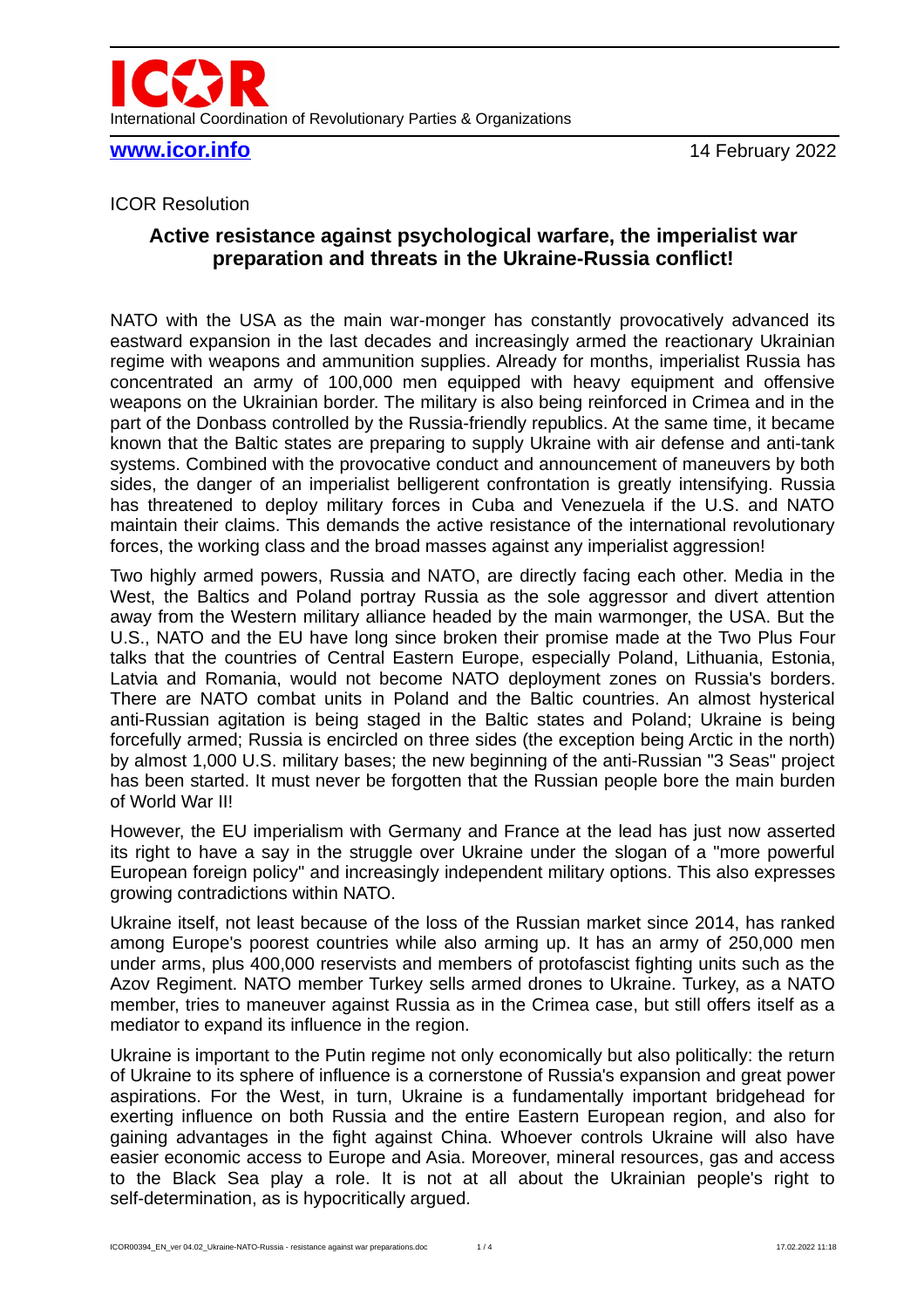The instability of the imperialist world system is increasing. All imperialist great powers, and in their wake all imperialist and reactionary forces are preparing for war, expanding their military potential. On the border between Ukraine and Russia, two imperialist camps are facing each other, highly armed. NATO and EU want to incorporate more countries like Moldova and Georgia more closely into their sphere of influence and market. Russia, on the other hand, is demanding to maintain its influence over these states. In the meantime, it has signed a pact on military cooperation with Belarus and is also conducting maneuvers from the north on the border with Ukraine.

The same power politics has been shown by the Putin regime in Kazakhstan, and with its military intervention in Kazakhstan, it gave backing to the regime there when it brutally suppressed the justified uprising of the Kazakh working class and popular masses. Because Kazakhstan *"has considerable resources of coal, non-ferrous metals, rare earths and uranium"[1](#page-1-0) .* The expansion of its own imperialist sphere of power can only take place at the expense of the other's. The highly uneven development, the shifting of the balance of power, the formation of new blocs among the imperialist states is the source of the aggravation of the inter-imperialist contradictions.

Imperialism means war externally and reaction internally. Only socialism can put an end to this. For this, especially the international working class must stand together. Today, a militant worldwide peace movement can oppose the preparations for war and delay or prevent the outbreak of a concrete war.

Forces that portray Russia's foreign policy as "anti-imperialist" and call for its protection by a peace movement are dangerous confusers. This is betrayal of the peace struggle and weakens the necessary international struggle for peace. The situation especially in Ukraine shows the consequences of such division: at mass demonstrations for social issues there is hardly any demand for peace. *"Many, including especially parts of the youth, see the cause of all difficulties only in Putin's aggression and not in Western imperialism or in the nature of capitalism. There are only very few anti-war protests - largely linked to activities of pro-Russian forces," thus weakening "resistance to Putin's aggression."[2](#page-1-1)*

The military and economic cooperation of Russia, China, and others in the Shanghai Cooperation Organization (SCO) also puts them at risk of intervention as an alliance organization in the event of war. In the face of these growing inter-imperialist contradictions, the revolutionary forces worldwide must stand up for the struggle against the imperialist wars and their root and for the winning of the masses for the revolutionary overcoming of the imperialist world system.

The current extremely dangerous situation underlines the urgent need to build and strengthen the Anti-Imperialist and Anti-Fascist International United Front with great determination.

Psychological warfare is what *"all imperialists actively try to use to spread propaganda myths to their advantage, designed to persuade workers to fight voluntarily and selflessly for the interests of the imperialist centers"* (KSRD Ukraine).

All the more necessary and groundbreaking is the decision of the 4th World Conference of the ICOR to *"deepen the educational work on imperialism and the perspective of socialism".*

Should there be a warlike confrontation between Russia and Ukraine, the ICOR calls for **protest actions in all countries at 6 p.m. on the day after**.

## **Strengthen the building of the Anti-Imperialist and Anti-Fascist United Front!**

### **Strengthen the ICOR organizations!**

<span id="page-1-0"></span><sup>&</sup>lt;sup>1</sup> From a report of the Russian ICOR organization MLP from January 2022

<span id="page-1-1"></span><sup>&</sup>lt;sup>2</sup> From a report of the Ukrainian ICOR organization KSRD from December 2021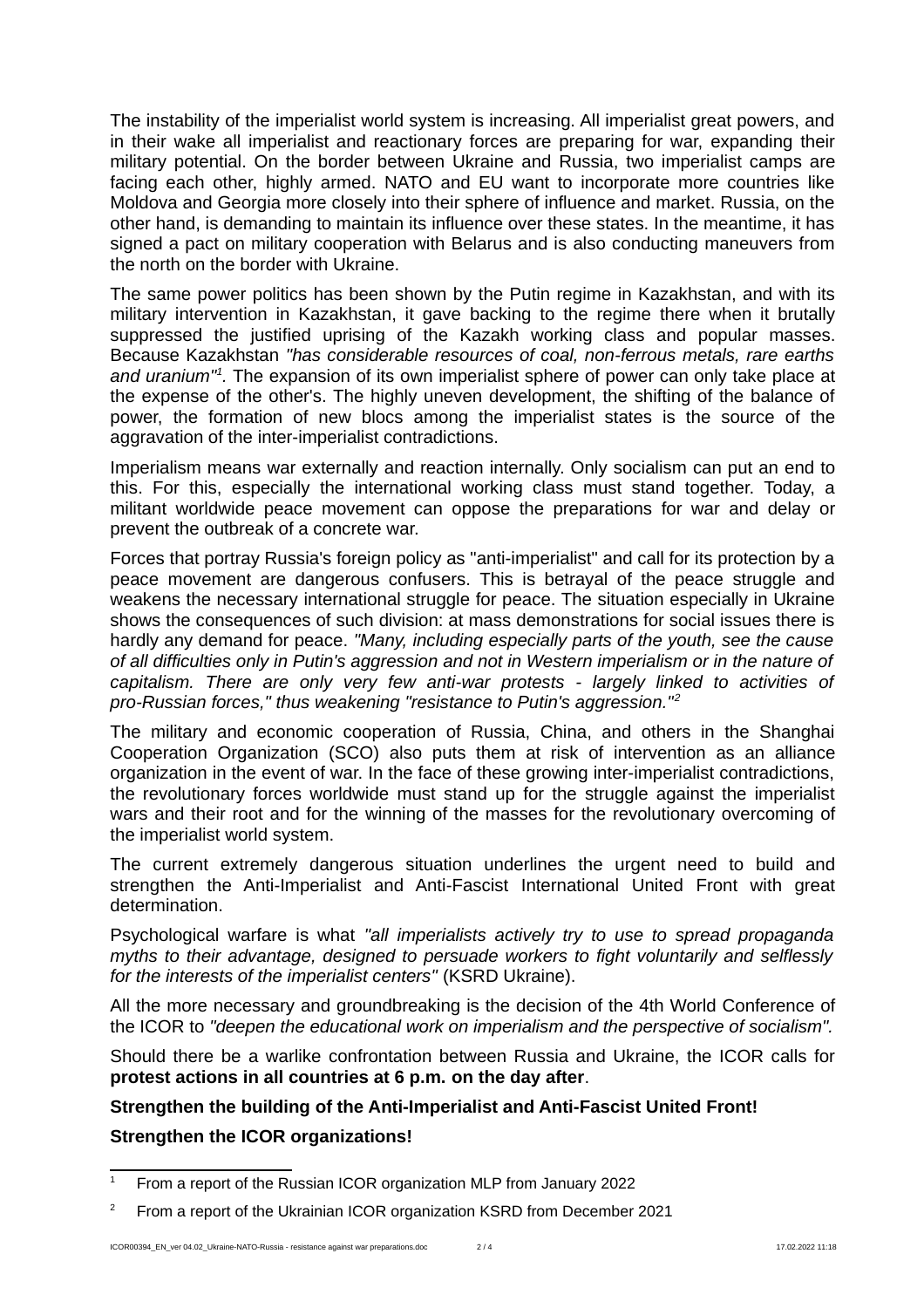**Stop psychological warfare and war maneuvers on the borders between Ukraine and its neighbors! No naval maneuvers in the Black Sea, Mediterranean and Baltic Sea!**

**For the right of self-determination of peoples!**

**Workers of all countries, unite!**

**Workers of all countries and oppressed peoples, unite!** 

**Fight for peace, friendship among peoples, socialism!**

Signatories (as of 14 February 2022, further signatories possible):

- 1. PCPCI Parti Communiste Proletarien de Côte d'Ivoire (Proletarian Communist Party of Ivory Coast)
- 2. UPC-Manidem Union des Populations du Cameroun Manifeste National pour l'Instauration de la Démocratie (Union of Populations of Cameroon - National Manifesto for the Establishment of Democracy)
- 3. MMLPL Moroccan Marxist-Leninist Proletarian Line
- 4. CPSA (ML) Communist Party of South Africa (Marxist-Leninist)
- 5. PCT Parti Comuniste du Togo (Communist Party of Togo)
- 6. PPDS Parti Patriotique Démocratique Socialiste (Patriotic Democratic Socialist Party), Tunisia
- 7. CPB Communist Party of Bangladesh
- 8. SPB Socialist Party of Bangladesh
- 9. CPI (ML) Red Star Communist Party of India (Marxist-Leninist) Red Star
- 10.NCP (Mashal) Nepal Communist Party (Mashal)
- 11.PPRF Patriotic Peoples Republican Front of Nepal
- 12.CPA/ML Communist Party of Australia (Marxist-Leninist)
- 13.PR-ByH Partija Rada ByH (Party of Labor Bosnia and Herzegovina)
- 14.MLPD Marxistisch-Leninistische Partei Deutschlands (Marxist-Leninist Party of Germany)
- 15.UC Unité Communiste (Communist United ), France
- 16.UPML Union Prolétarienne Marxiste-Léniniste (Marxist-Leninist Proletarian Union), France
- 17.BP (NK-T) Bolşevik Parti (Kuzey Kürdistan-Türkiye) (Bolshevik Party (North Kurdistan-Turkey))
- 18.KOL Kommunistische Organisation Luxemburg (Communist Organization of Luxemburg)
- 19.RM Rode Morgen (Red Dawn), Netherlands
- 20.UMLP União Marxista-Leninista Portuguesa (Portuguese Marxist-Leninist Union)
- 21.MLP Marksistsko-Leninskaja Platforma (Marxist-Leninist Platform), Russia